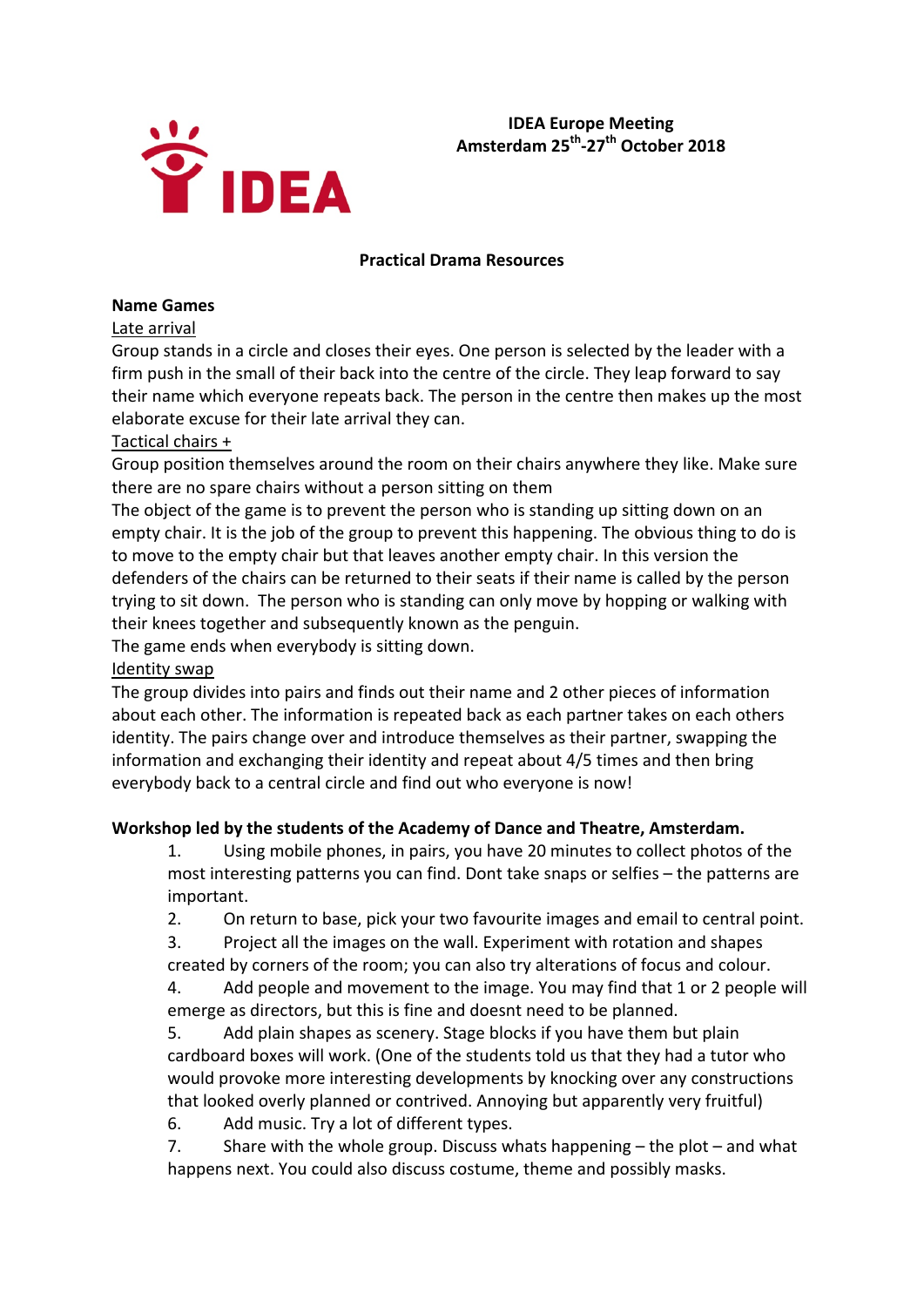## **The Dutch Factory – Shakespeare workshop**

Warm up workshop Shakespeare Bingo– actors prepped with certain scenes; audience is given a lottery ticket to be selected to be the 'chosen'.

Scenes drawn from cards – person doing the choosing gets to cast the scene and then chooses a second card which indicates the way the scene is to be played.

Support groups – the audience is divided into two and allocated a character to offer advice and support during the scene. The actors must respond to the advice.

Puppetry – 2 audience members per actors move them as puppets during the scene. All together now – all the actors involved must stay connected throughout the scene. Secrets – characters are given 2 secrets by the audience and must play them during the scene.

## **Shakespeares Heart workshop**

Ice cream game – Group gathers in a circle and establishes a sequence with names. Then repeat with a ball being thrown in a pattern and learn that. Overlay with the name pattern Then movement across the circle with a 'high five' as a point of contact and run all three together.

Exploring the iambic pentameter – Sitting in a circle beat out the rhythm of the iambic pentameter on your legs.

Going around the circle, each person creates and says a line with the IP rhythm.

A scene from Shakespeare is read – we used Helena and Demetrius from A Midsummer Nights Dream Act 2 Scene 2 – putting emphasis on the I.P. rhythm.

In pairs we were asked to rewrite the scene in modern English but retaining the IP. 6 lines per character.

These scenes were then shared.

## **National Theatre Of The Netherlands – Maak A Philosophy Of Learning**

We entered a room with strings stretched across the room with the words listed below hung on them like washing, one letter at a time.

KNOWLEDGE **SPACE** SCHOOL MOVEMENT **CREATING** EDUCATION SKILL IDEA STUDENT

A black square is marked on the floor and everyone is called into the square.

One facililtor holds up a sign that says

'Can absolutely nothing happen right now?' They wait for a response to the statement.

After a short time that sign is replaced by another than says

'The only true wisdom is knowing that you know nothing ‐ Socrates'.